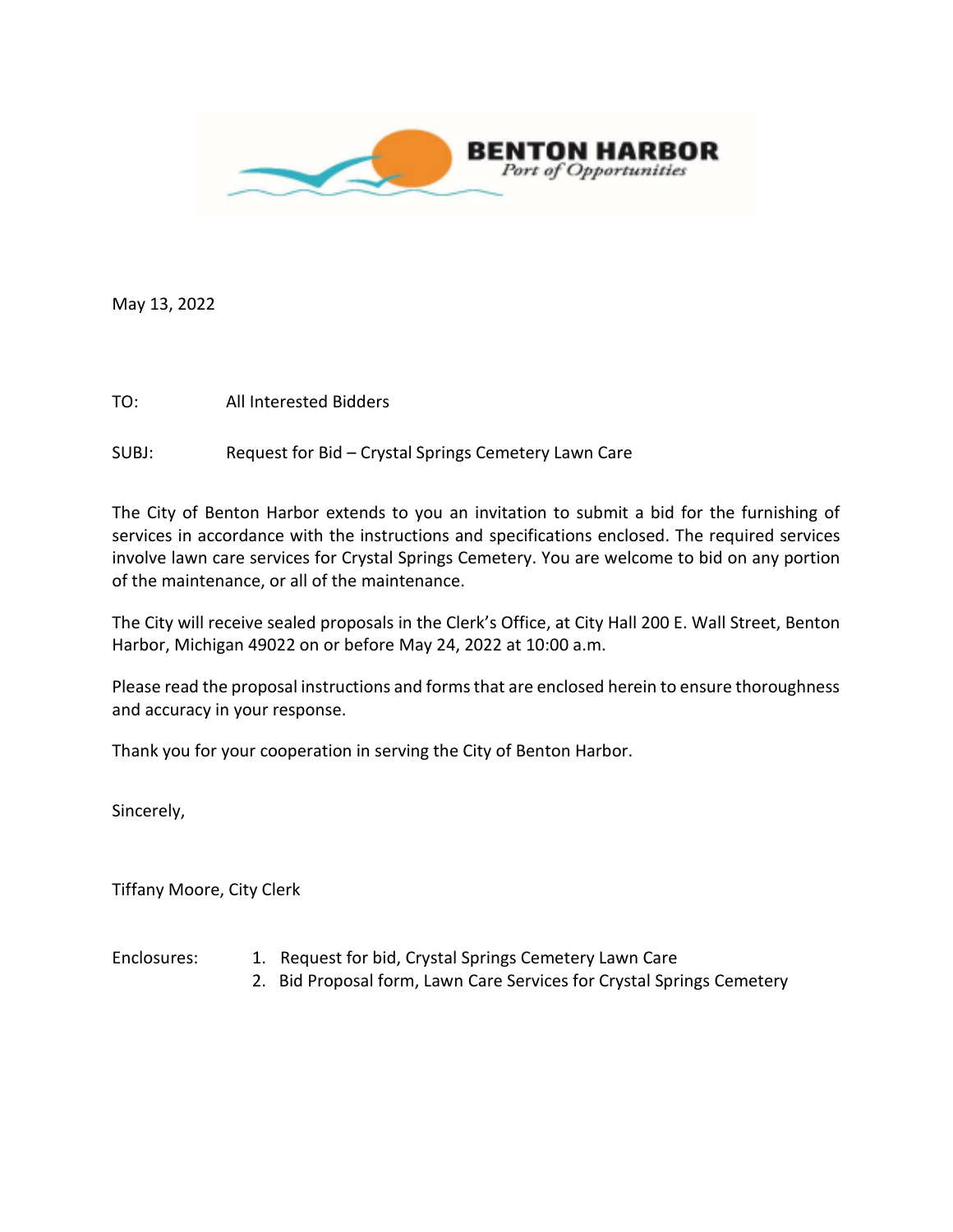Request for Proposal

Crystal Springs Cemetery Lawn Care Services

May 13, 2022

City of Benton Harbor City Clerk's Office 200 East Wall Street Benton Harbor, Michigan 49022 (269) 927-8400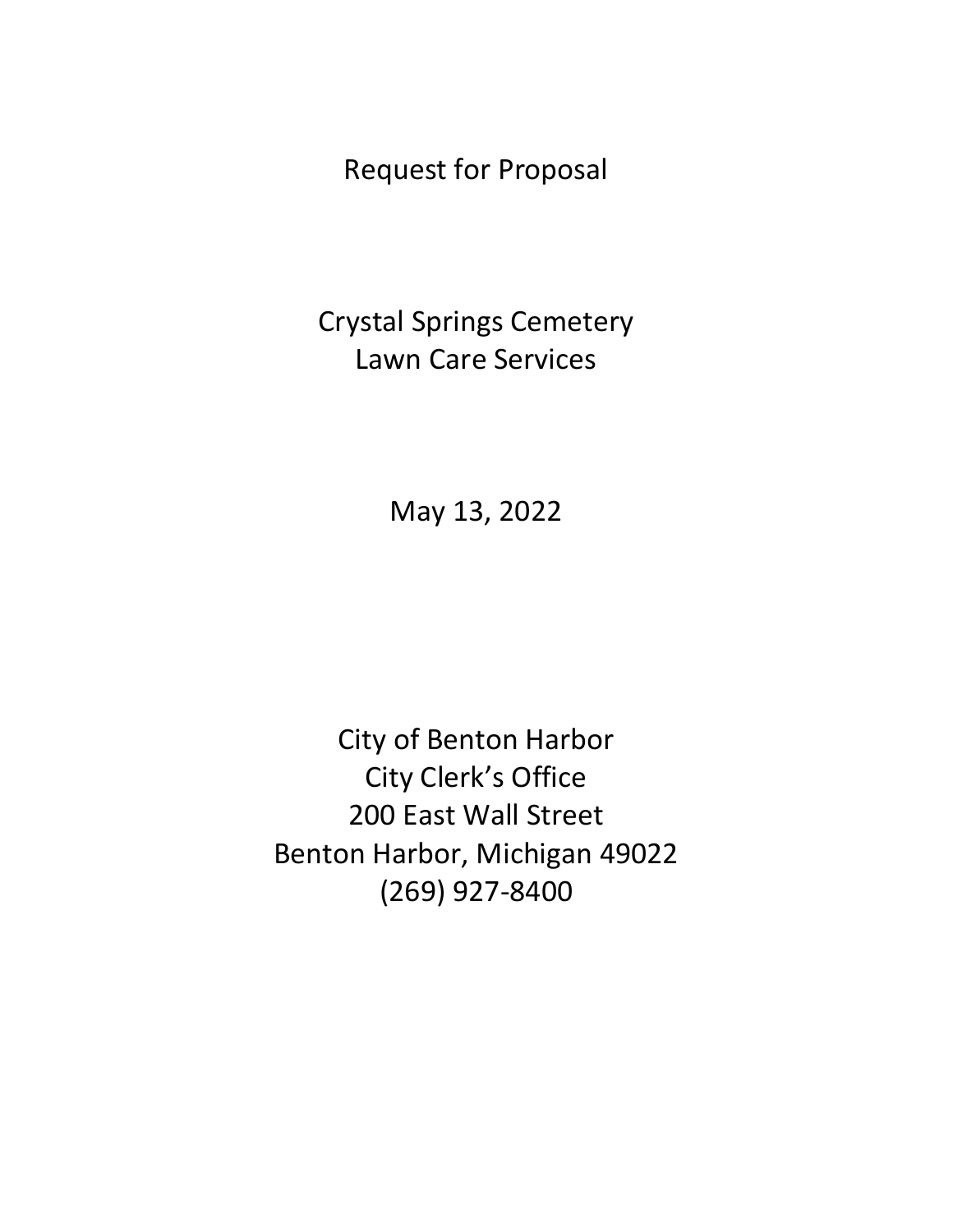#### **Crystal Springs Cemetery Lawn Care Services Proposal – 2022**

**Bid Date**: May 13, 2022

Proposal Information, Conditions, and Specifications for furnishing Lawn Care Services for Crystal Springs Cemetery

#### **PROPOSAL REQUIREMENTS**

The City of Benton Harbor will accept sealed proposals for furnishing Lawn care services for Crystal Springs Cemetery for the 2022 season.

Sealed proposals must be received at the City Clerk's Office on or before May 24, 2022 at 10:00 AM. Any proposals received after the time and date specified, shall be declared unresponsive, and will be returned to the sender without review or further comment from the City. Bidder is hereby advised that depositing proposals with postal, package, or common carriers does not constitute delivery of the same to the City. The City of Benton Harbor assumes no responsibility for late arrival.

Proposals are to be submitted on forms provided by the City of Benton Harbor. Proposals are to be complete, and properly executed by an officer having the full authority to enter into contracts of the proposed magnitude. All proposals submitted shall remain firm throughout the contract. The Bidder shall provide a proposed price in accordance with the Bid Proposal Form enclosed herewith.

The City's possession and/or review of Bidder's proposal; and analysis, evaluation, and ranking of same does not constitute in any manner whatsoever, a commitment on the part of the City that any order will be forthcoming. **Contractual commitments, if any, will be accomplished by way of purchase order contract in accordance with the contract document included herein and executed by an agent with the authority to do so on behalf of the City.** Bidder is strongly advised that the City shall not be responsible for any costs or damages whatsoever associated with proposal preparation, proposal submission, or commitments presumed under the color of authority. It should be clearly understood that although proposals will be received until May 24, 2022; actual contract award, if any, will be made at a subsequent date.

The City of Benton Harbor reserves the right to accept or reject any or all proposals, in whole or in part; to waive any irregularities therein; to increase or decrease the quantities listed; to award the contract to other than the low bidder; or to accept any responsible proposal.

Proposals shall be submitted in sealed envelope(s) addressed as follows:

**City of Benton Harbor City Hall City Clerk's Office 200 East Wall Street Benton Harbor, Michigan 49022**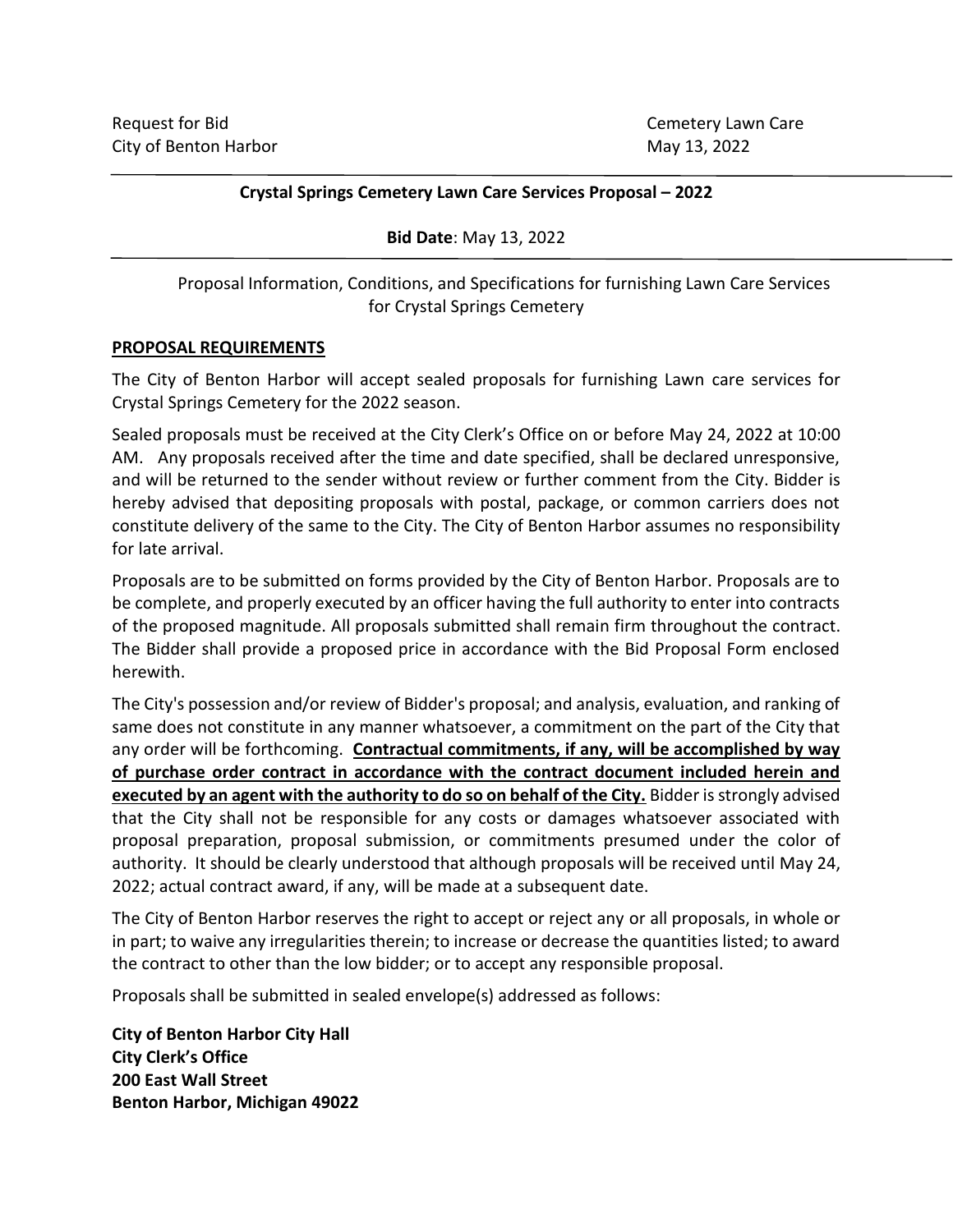Envelope(s) shall be clearly marked with the following inscription:

# **"Cemetery Lawn Care Proposal 2022"**

The Bidder shall include in his/her proposal, a brief history of his/her company and three references of accounts presently (or recently) receiving services similar to the proposed services.

The Bidder shall provide detailed information regarding those efforts contemplated for subcontracting (if any). Efforts to be addressed include mowing, raking, sweeping, clearing, hauling, trimming, edging, pruning, transferring, sorting, and disposal, if applicable.

# **Lawn Mowing Services Requirement**

The City of Benton Harbor requires a Lawn care service for Crystal Springs Cemetery during the 2022 growing season.

# **Equipment and Labor**

The Bidder shall have adequate labor and equipment at his/her disposal to mow and/or trim lawns and shrubbery and remove generated debris at sites listed. Only individuals who are employees of the Bidder, or employees of bidder's subcontractor(s) and who have specific qualifications and experience related to the contemplated task shall operate all equipment. The Bidder shall furnish evidence of contingency planning so as to be able to provide superior and uninterrupted service. The Bidder shall provide an equipment inventory listing as part of his contingency plan.

All equipment owned or controlled by Bidder, while operated and/or located on City's property, (leased or rented property under the control of the buyer included) shall conform with all applicable laws and regulations then in effect, including but not limited to those related to occupational safety and health.

# **Scope of Work**

The work shall include the furnishing of all labor, material, equipment and tools necessary for the proper mowing of grass, disposal of all grass clippings if not mulched, weed eating, edging, trimming all hedges and ornamental shrubs and bushes as directed, removal of debris, or any other cleanup requirements as directed by the City's representative at listed sites in proposal.

- 1. During the months of April through October, or as needed, mowing will be done on an every two (2) week basis, unless otherwise directed by the City's representative. The mowing will include:
	- a) Mowing all formal lawn areas of designated site;
	- b) Mulching or bagging of grass clippings;
	- c) Trimming all hedges, ornamental shrubs and bushes, as needed;
	- d) Removing all grass clippings, trash and debris from the premises; and
	- e) Removing weeds and debris to present the property in a neat and orderly manner.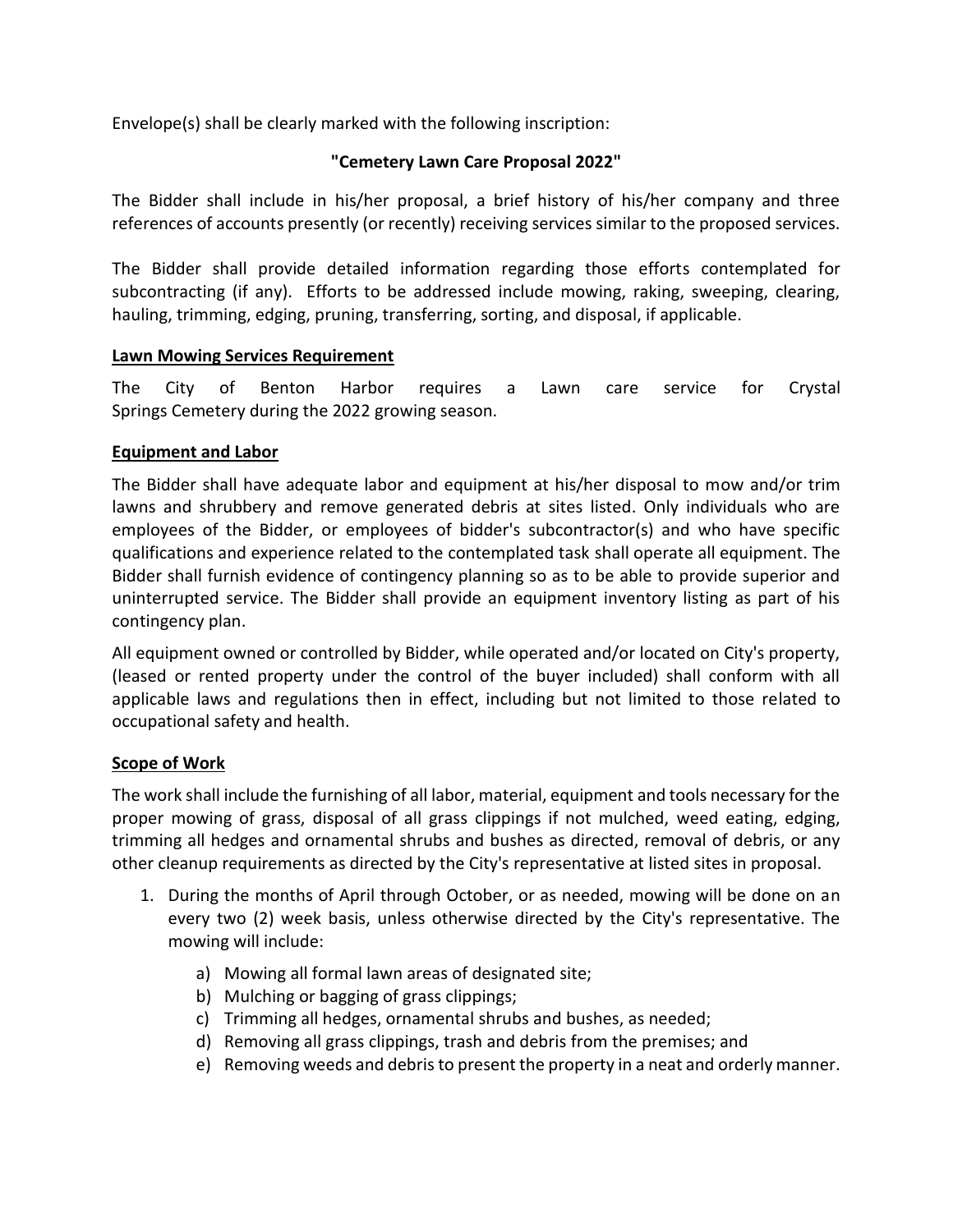- 2. Average mowing height to be determined by the City's representative.
- 3. All work will be directed by the City's representative.

#### **Contract Period**

The contract period shall be for six (6) months or less for the year 2022, commencing on approximately April 18<sup>th</sup> and ending October 31<sup>st</sup>, unless mutually extended by both parties.

### **Permits**

The Bidder shall provide evidence of his ability to secure all necessary permits and his ability to comply with all local, state, and Federal regulations concerning lawn mowing services, if any.

#### **Insurance Requirements**

The Bidder shall provide evidence that all satisfactory workmen's compensation insurance and public liability and property damage insurance will be in full force and affect for the contemplated period of performance. Amounts of insurance coverage shall not be less than the following:

#### **General Liability Insurance Coverage and Limits of Liability**

| 1. General Aggregate          | \$2,000,000 |
|-------------------------------|-------------|
| 2. Products-Comp/Op AGG       | \$2,000,000 |
| 3. Personal & Adv Injury      | \$1,000,000 |
| 4. Each Occurrence            | \$1,000,000 |
| 5. Fire Damage (Any one fire) | \$1,000,000 |
| 6. Med Exp (Any one person)   | \$1,000,000 |

#### **Vehicle Liability Coverage and Limits of Liability**

| 1. Combined single limit | \$1,000,000 |
|--------------------------|-------------|
| 2. Excess Liability      | \$2,000,000 |

#### **Worker's Compensation Coverage (Per Statutory Limits)**

| 1. El Each Accident          | \$1,000,000 |
|------------------------------|-------------|
| 2. EL Disease - Policy Limit | \$5,000,000 |
| 3. El Disease - EA Employee  | \$1,000,000 |

#### **Terms of Payment**

Payment for contracted services shall be made on the basis of net 30 days unless otherwise indicated on any subsequent purchase order. Bidder shall clearly indicate any allowance for cash discount for payment within a certain period before or after delivery. It is the City's standard practice to take advantage of all discounts when practical.

#### **Equal Employment Opportunity**

Bidder shall meet State of Michigan affirmative action and equal employment opportunity standards, regulations, and laws then in effect at the time of proposal submission, during the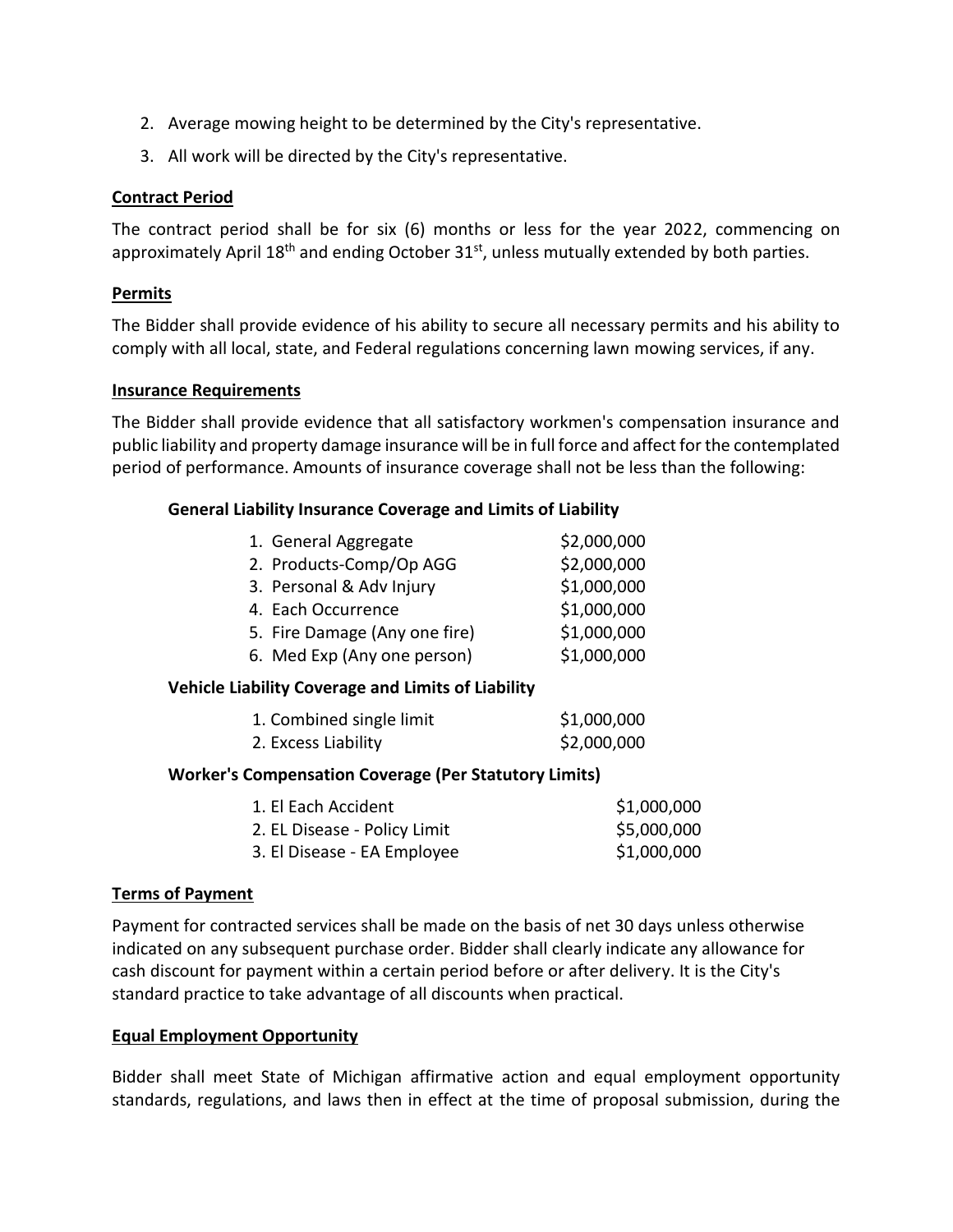affectivity of any proposal, and during the lifetime of any ensuing contract. Any contracts entered into shall be pursuant to the laws and regulations of the State of Michigan.

# **Ethics**

No City Commissioner, officer, employee, or their respective family members of the City of Benton Harbor shall be interested financially in any contract entered into by the City. This shall also preclude acceptance of any gratuities, financial or otherwise, by the above persons, from any supplier of materials or services to the City. The City shall not purchase supplies or materials from an employee of the City or of a City Commissioner or from a member of the household of an employee of the City or City Commission. The same shall apply to purchases from a company or firm in which an employee of the City or a City Commissioner thereof holds a controlling or significant interest.

# **Electronic Mail Communication**

The City shall communicate with vendors through electronic mail; therefore, the vendor must have a valid, active electronic mail address. This address must be provided to the city at the time of contract execution and remain active for the duration of the contract. Failure to do so may result in the termination of the contract.

Any questions, please contact Maurice Bruce, Chief Code Compliance at (269)927-8418.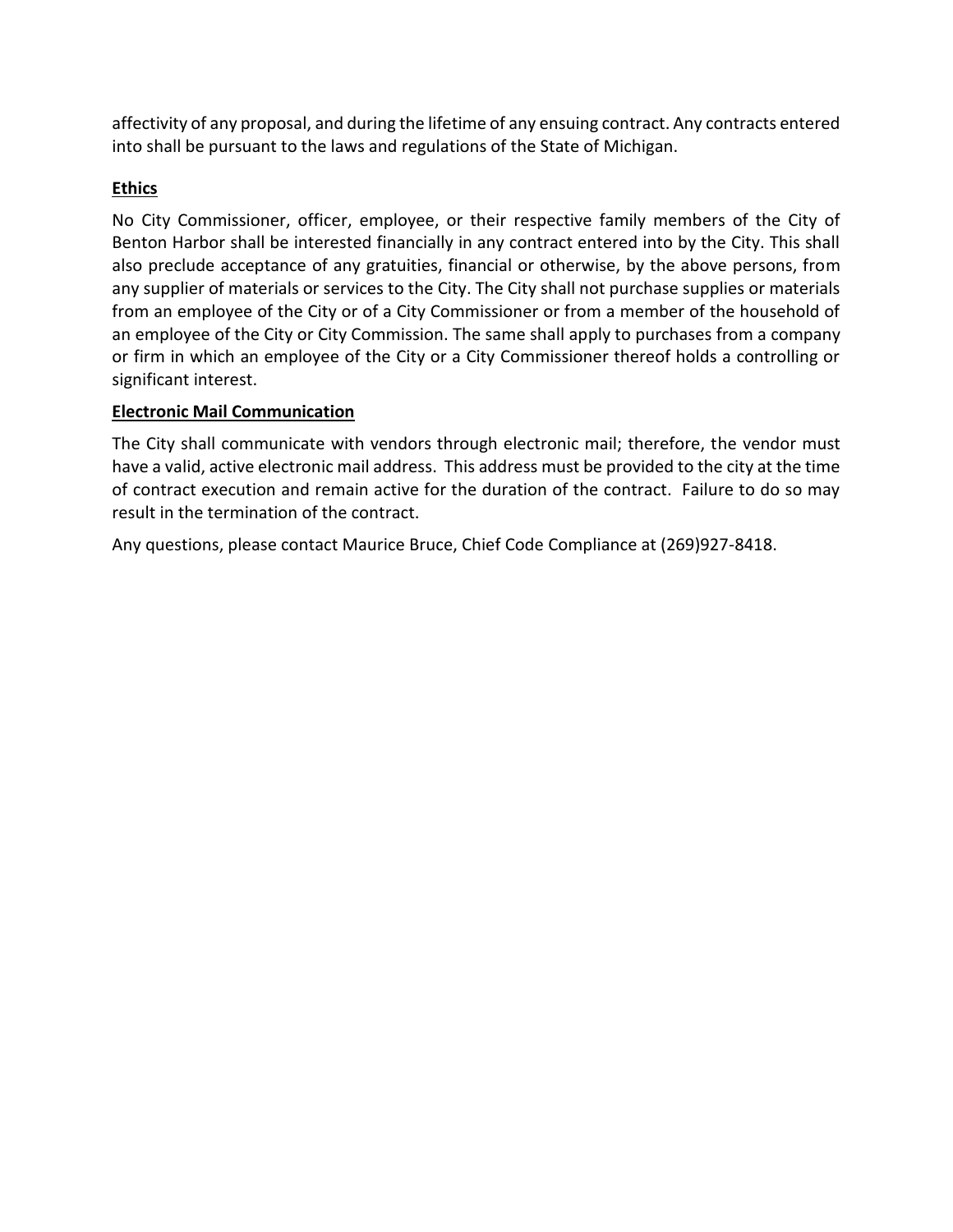**Pro Form Contract**

**for**

**Crystal Springs Cemetery Lawn Care Services**

**Between**

**\_\_\_\_\_\_\_\_\_\_\_\_\_\_\_\_\_\_\_\_\_\_\_\_\_\_\_\_\_**

**\_\_\_\_\_\_\_\_\_\_\_\_\_\_\_\_\_\_\_\_\_\_\_\_\_\_\_\_\_**

**\_\_\_\_\_\_\_\_\_\_\_\_\_\_\_\_\_\_\_\_\_\_\_\_\_\_\_\_\_**

**\_\_\_\_\_\_\_\_\_\_\_\_\_\_\_\_\_\_\_\_\_\_\_\_\_\_\_\_\_**

**&**

**City of Benton Harbor 200 East Wall Street Benton Harbor, Michigan 49022**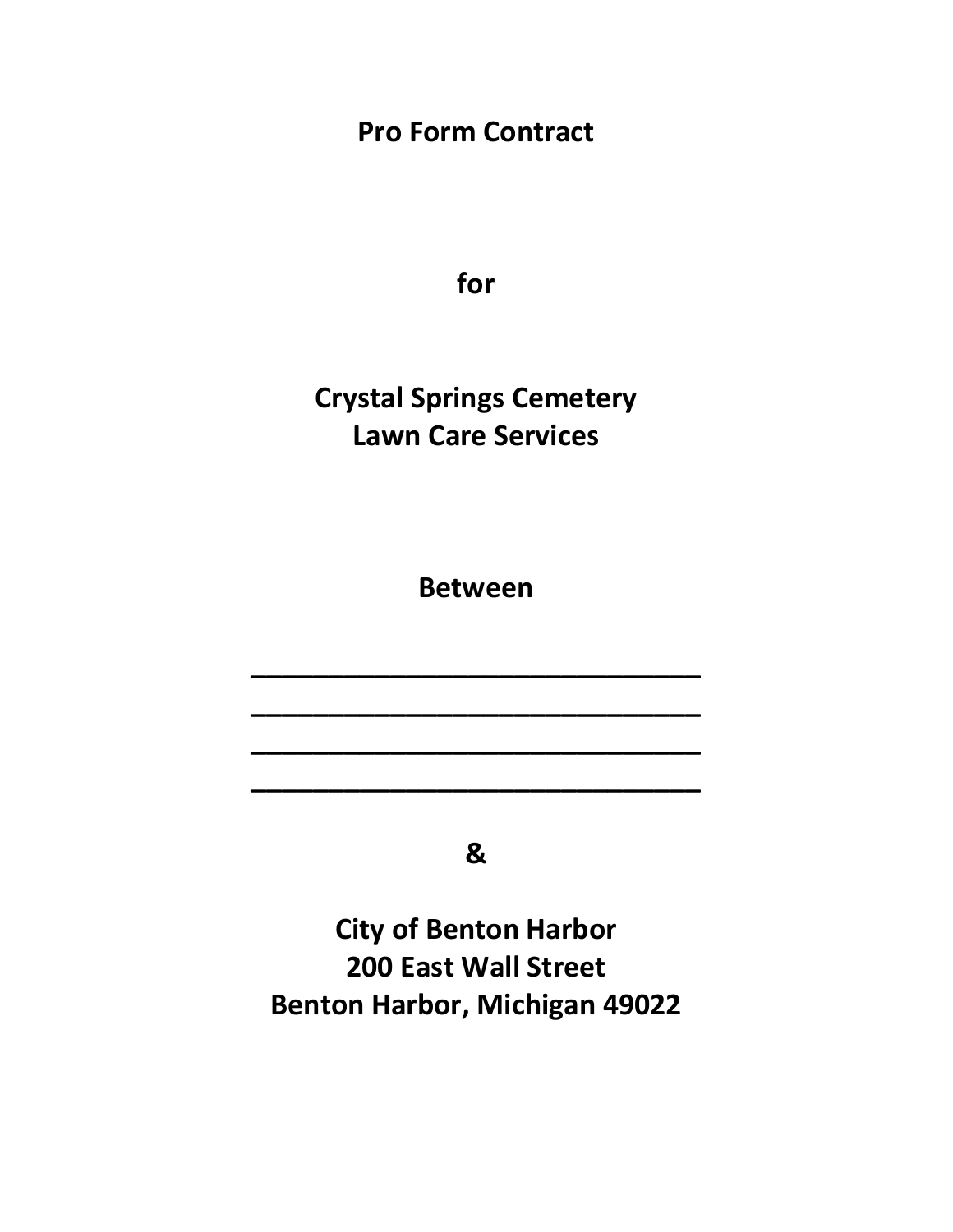# **CONTRACT**

This Agreement entered on this entity of the City of this Agreement entered on this Benton Harbor, 200 Wall Street, Benton Harbor, Michigan 49022, hereinafter referred to as the "City" and  $\blacksquare$  and  $\blacksquare$ 

**NOW, THEREFORE,** in consideration of the conditions specified herein, the parties agree as follows:

- 1. All bid documents, drawings and specifications of the City and proposals of the Contractor shall be attached hereto and become a part of this agreement except where said terms conflict with any other provision of this contract.
- 2. The Contractor agrees to perform all of the labor and provide all materials required to complete the job of Cemetery Lawn Care Services in accordance with the drawings and specifications of the City for a total contract price of \$\_\_\_\_\_\_\_\_\_ and (\$ ) dollars per service occurrence in accordance with the payment schedule attached hereto as Attachment A and incorporated herein by reference.
- 3. The Contractor shall be paid upon completion of the job and an inspection and approval by the City designated agent or agents. Payment shall be net invoice amount within 30 days.
- 4. Purchase Order Number **has been assigned to this contract and said** number shall appear on all documents submitted for payment herein by said Contractor.
- 5. This Contract is for a period of one growing season from the date of execution until October 31, 2022.
- 6. Contractor shall provide the City with proof of workman's compensation insurance.
- 7. Contractor shall at Contractor's expense, provide liability insurance, in the amounts not less than the specified amount herein below:

# **General Liability Coverage and Limits of Liability**

| <b>General Aggregate</b>   | \$2,000,000 |
|----------------------------|-------------|
| Products-Comp/OP AGO       | \$2,000,000 |
| Personal & ADV Injury      | \$1,000,000 |
| Each Occurrence            | \$1,000,000 |
| Fire Damage (Any one Fire) | \$1,000,000 |
| Med Exp (Any one Person)   | \$1,000,000 |

# **Vehicle Liability Coverage and Limits of Liability**

| Combined Single Limit   | \$1,000,000 |
|-------------------------|-------------|
| <b>Excess Liability</b> | \$2,000,000 |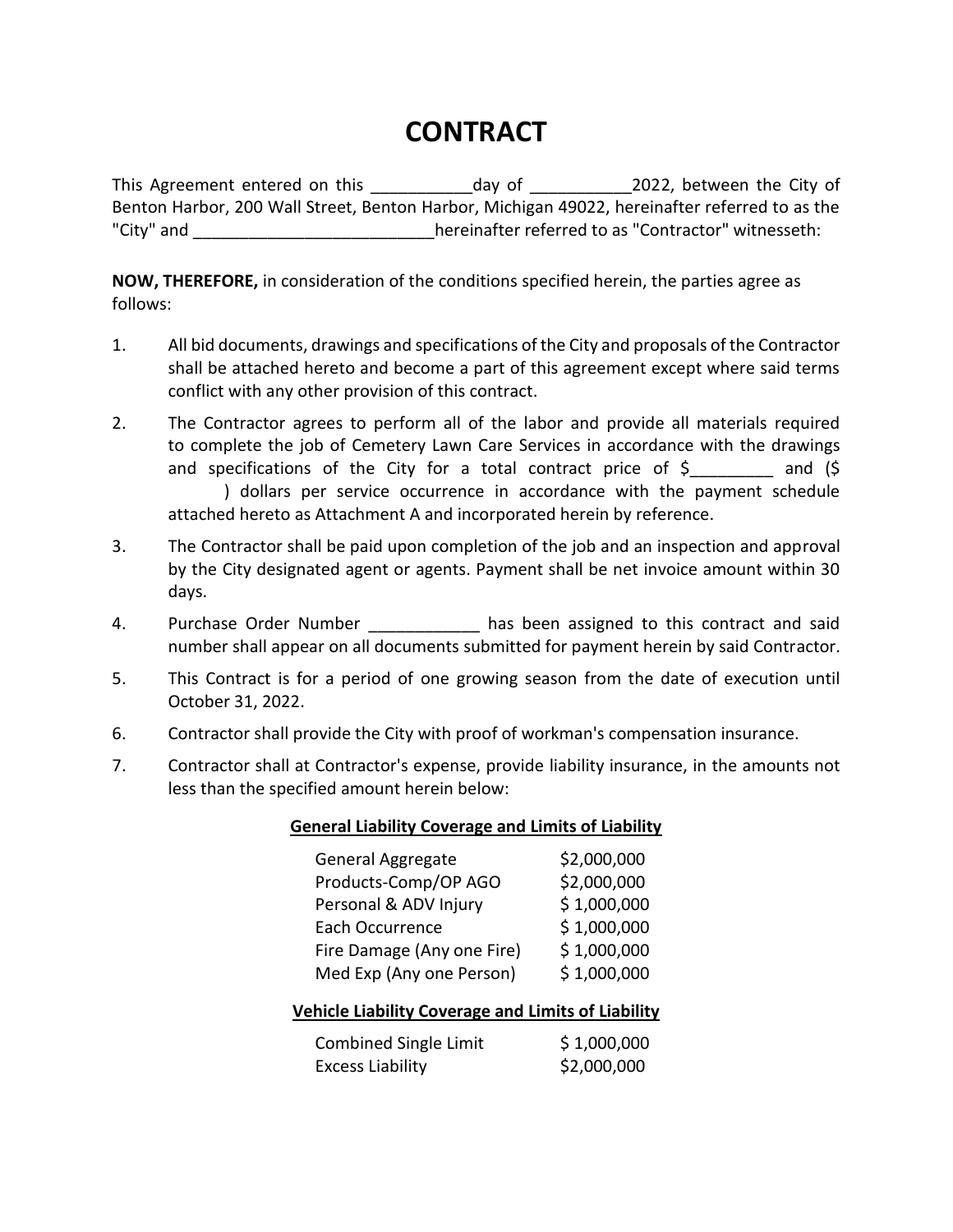- 8. The Contractor agrees not to discriminate against any employee or applicant for employment to be employed in the performance of this agreement, with respect to tenure, terms, conditions or privilege of employment, or any matter directly or indirectly related to employment, because of race, sex, color, religion, national origin or ancestry. Breach of this covenant may be regarded as a material breach of this agreement.
- 9. In the event that either party hereto shall be delayed or hindered in or prevented from the performance of any act required hereunder by reason of strikes, lockouts, labor troubles, inability to procure materials, failure of power, restrictive governmental laws or regulations, riots, insurrections, war or other reason of a like nature not the fault of the party delayed in performing work or doing acts required under the terms of this agreement, then performance of such act shall be excused for the period of the delay and the period for the performance of any such act shall be extended for an equivalent period.
- 10. Contractor shall comply with all of the requirements of all county, municipal, state, federal and other applicable governmental authorities, now in force or which may hereafter be in force, pertaining to the performance of this agreement and shall faithfully observe all municipal and county ordinances and state and federal statutes now in force or which may hereafter be in force.
- 11. This contract contains all the terms and conditions agreed on by the parties hereto, and no other agreements, oral or otherwise, regarding the subject matter of this contract, shall be deemed to exist or to bind any of the parties hereto.
- 12. Any and all agreements hereafter made by parties hereto to amend, change, extend, revise or discharge this contract, in whole or in part and on one or more occasions, shall not be invalid or unenforceable because of lack of consideration, provided such agreement or agreements to amend, extend, revise or discharge this contract be in writing and executed by parties thereto.
- 13. Contractor will, for every breach of any stipulation contained in this agreement, pay to the City ten percent (10%) of the contract price as liquidated damages, and it is agreed by parties hereto that such sums shall, without proof, be deemed to represent damages actually sustained by the City by reason of such breach, provided, however, that such provision in reference to liquidated damages is intended to be, and shall be cumulative, and shall be in addition to every other remedy new or hereafter existing at law or in equity, or by statute, and shall not in anyway interfere with any right or rights on part of the City to enjoin or restrain Contractor from any violation of this agreement, or any part thereof.
- 14. All notices required to be served by provisions of this contract may be served on any of parties hereto personally or may be served by sending a letter duly addressed and postage prepaid by United States mail. Notices to be served on the City shall be served at or mailed to 200 E. Wall Street, P.O. Box 648, Benton Harbor, Michigan 49022, unless otherwise instructed. Notices to be served on Contractor shall be mailed to or served at \_\_\_\_\_\_\_\_\_\_\_\_\_\_\_\_\_\_\_\_\_\_\_\_\_\_\_\_\_\_\_\_\_\_\_\_\_\_\_\_\_\_ unless otherwise instructed.
- 15. Time is of the essence of this contract; and in case either party shall fail to perform the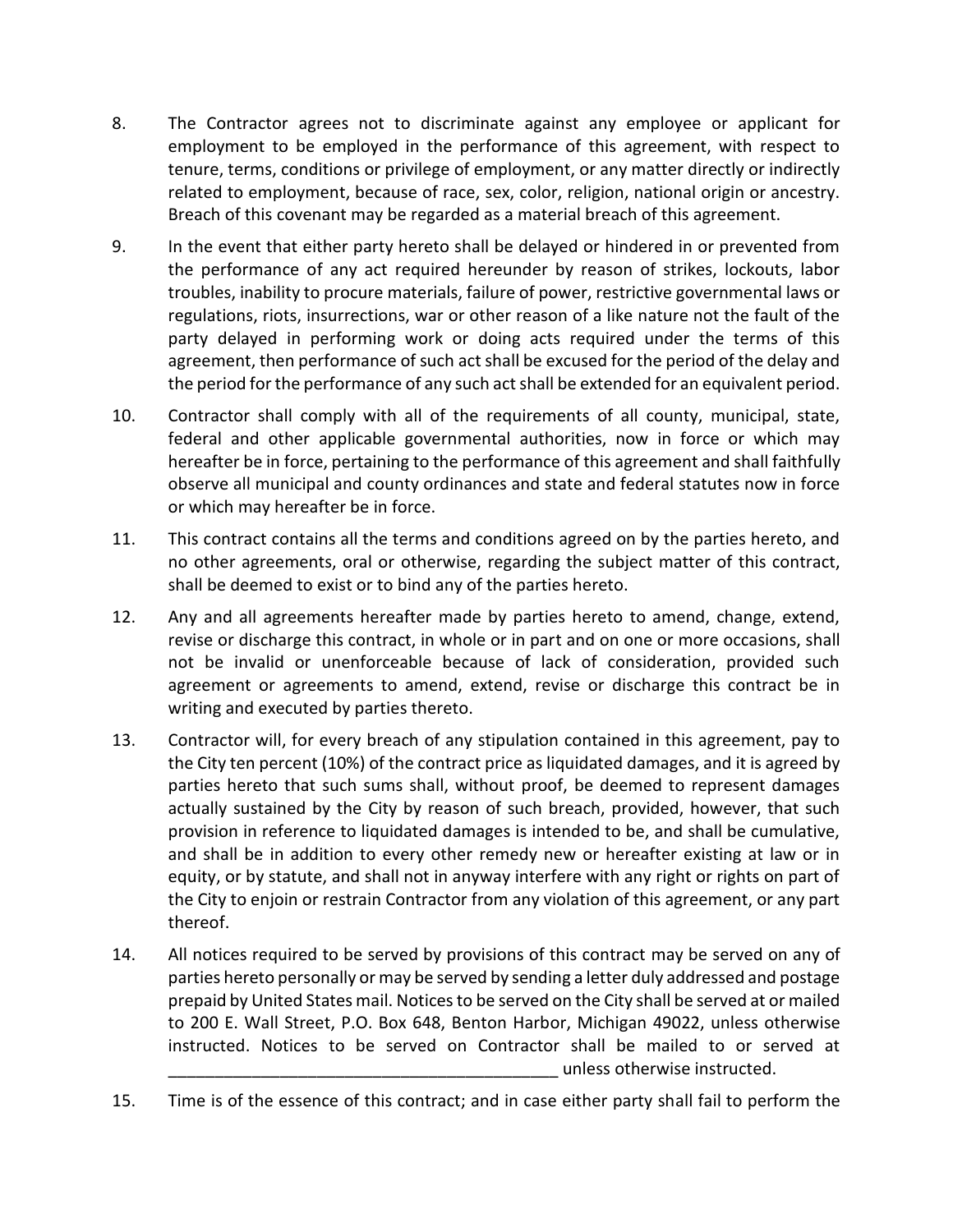agreements on his part to be performed, at the time fixed for the performance of such respective agreements by the terms of this contract, the other party may, at his election, terminate the contract.

- 16. The use of the neuter singular pronoun shall be deemed a proper reference to either party even though a party maybe an individual, a partnership, a corporation, or a group of two or more individuals or corporations. The necessary grammatical changes required to make the provisions of this agreement apply in the plural sense where there is more than one party and to either corporations, associations, partnerships or individuals, males or females, shall in all instances be assumed as though in each case fully expressed.
- 17. Waiver by the City of any breach of any term, covenant or condition herein contained shall not be deemed to be a waiver of such term, covenant or conditions or any subsequent breach of the same or any other term, covenant or condition herein contained. No term, covenant or condition of this agreement shall be deemed to have been waived by the City, unless such waiver is in writing by the City.
- 18. In case of the violation by Contractor or any of its agents or employees of any of its agreements in this contract contained, the City shall have the right forthwith to declare this contract null and void.
- 19. This contract shall terminate in case of bankruptcy or insolvency of Contractor. The City may terminate this contract for any of the following reasons:
	- a. Insolvency of Contractor
	- b. Criminal or sexual assault of Contractor or any employees of Contractor on any employees of the City.
	- c. Non-appropriation of funds for the contract by the City due to budgetary problems.
	- d. Performance of work in unworkmanlike or unprofessional manner.
- 20. Contractor will indemnify the City and save the City harmless from any and all claims, actions, damages, liability and expense against the city in connection with loss of life, personal injury, or damage to property arising from or out of any occurrence reasonably related to the performance of this agreement.
- 21. This contract shall be and is deemed to be one under the laws of the State of Michigan only, and shall be construed and given effect in accordance with the laws of this state and no otherwise.
- 22. All rights and liabilities herein given to, or imposed upon, the respective parties hereto shall extend to and bind the several respective heirs, executors, administrators, successors and assigns of the parties. No rights, however, shall insure to the benefit of any assigns of Contractor unless the assignment to such assignees has been approved by the City in writing.